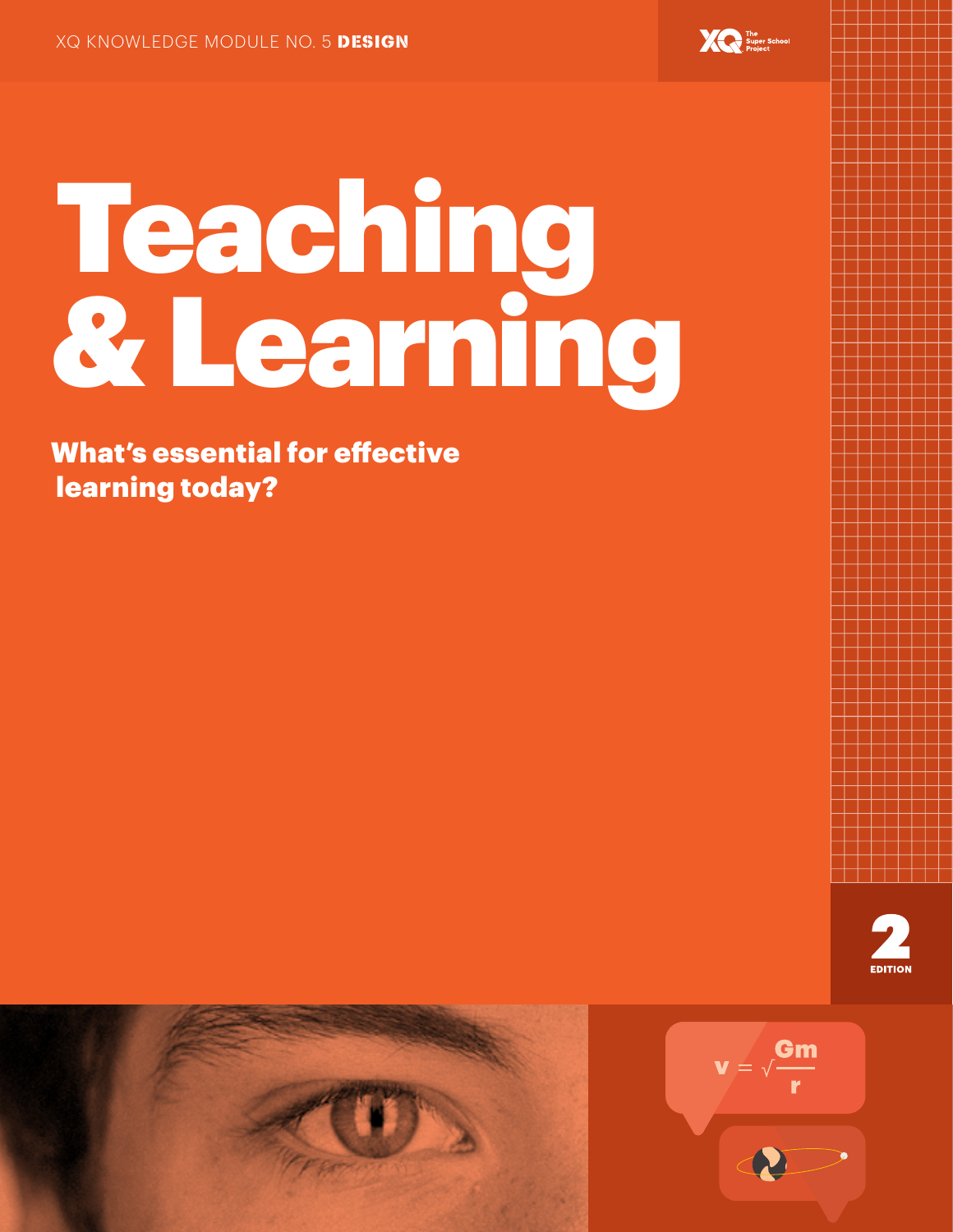## Students need opportunities to learn deeply, so they can gain knowledge and the ability to apply what they know, make inferences, and solve problems.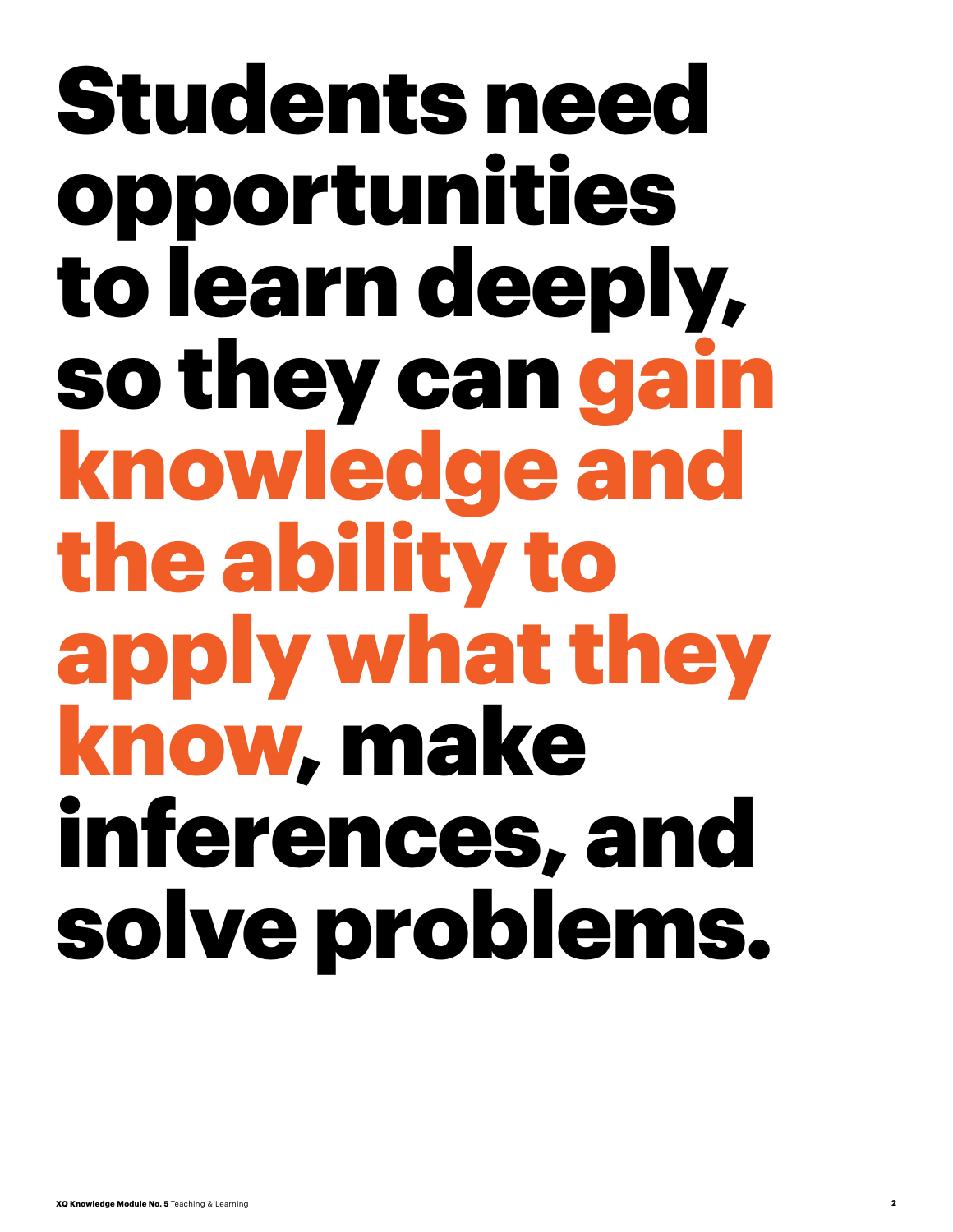## Learning is most effective and meaningful when young people are able to relate what the've learned to their real lives.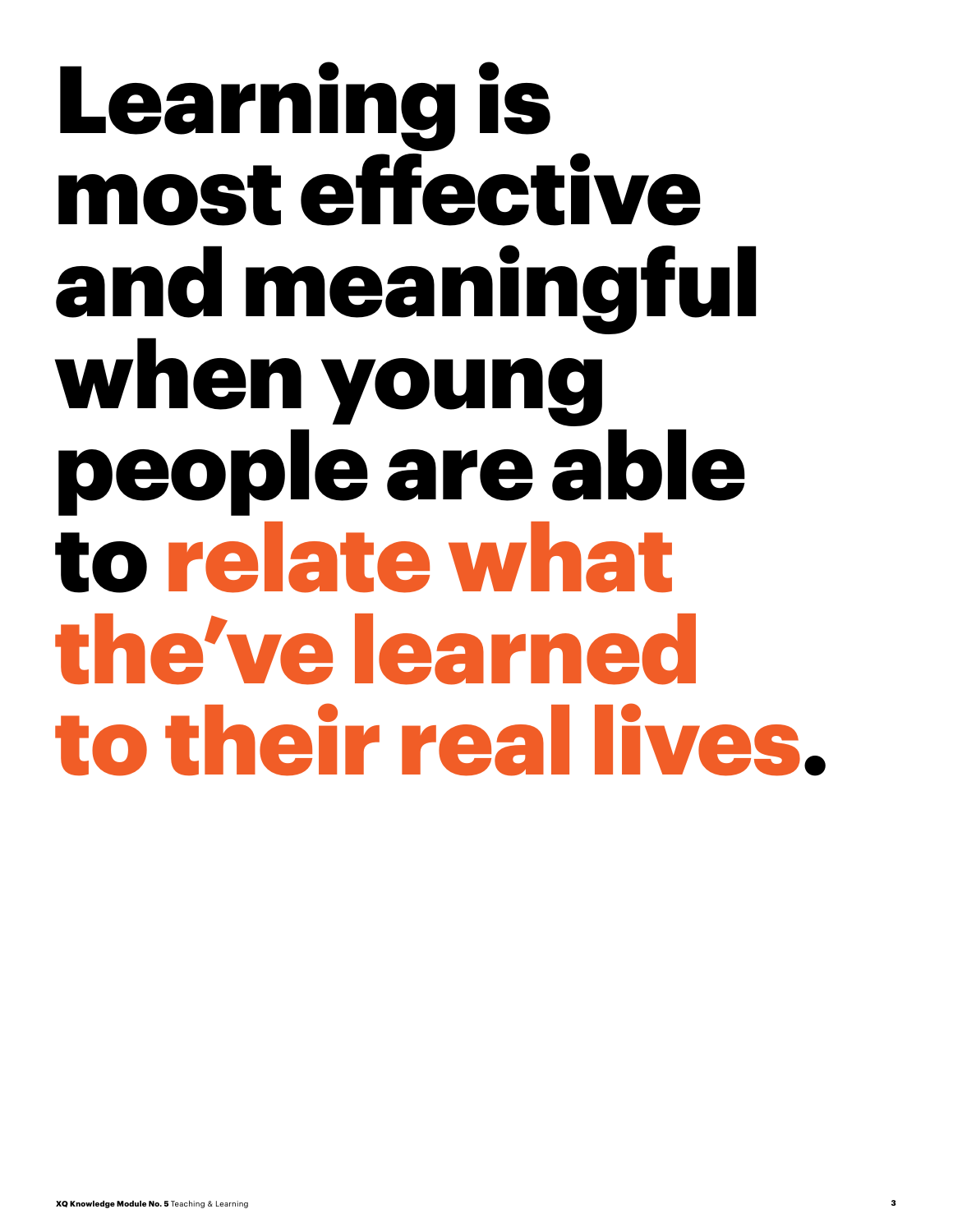Students need meaningful, studentcentered learning experiences that enable them to build toward mastery.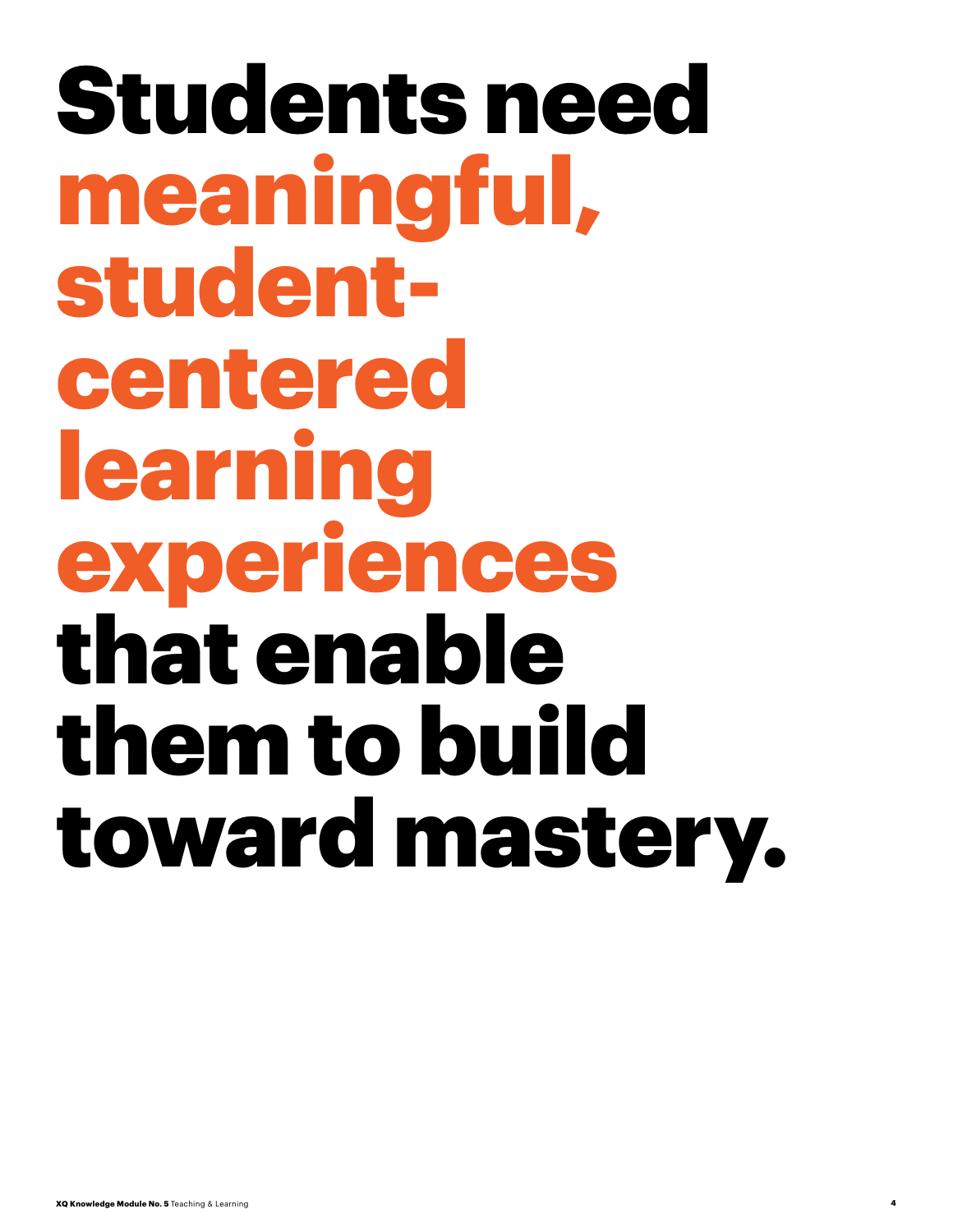## Things to Think About

## **01**

What kinds of learning experiences will enable students to gain the knowledge and skills they need to attain mastery and prepare for the future?

## 02

How will students demonstrate their learning, and how should their progress be measured and assessed?

### 03

How should differences in students' interests, skills, and learning preferences be accommodated? How can schools help students who are significantly behind catch up and keep up?

### 04

New kinds of learning often require new modes of instruction. How will teachers learn about and try new instructional practices in their classrooms? How can schools support teachers with technology, access to off-campus spaces, and other resources?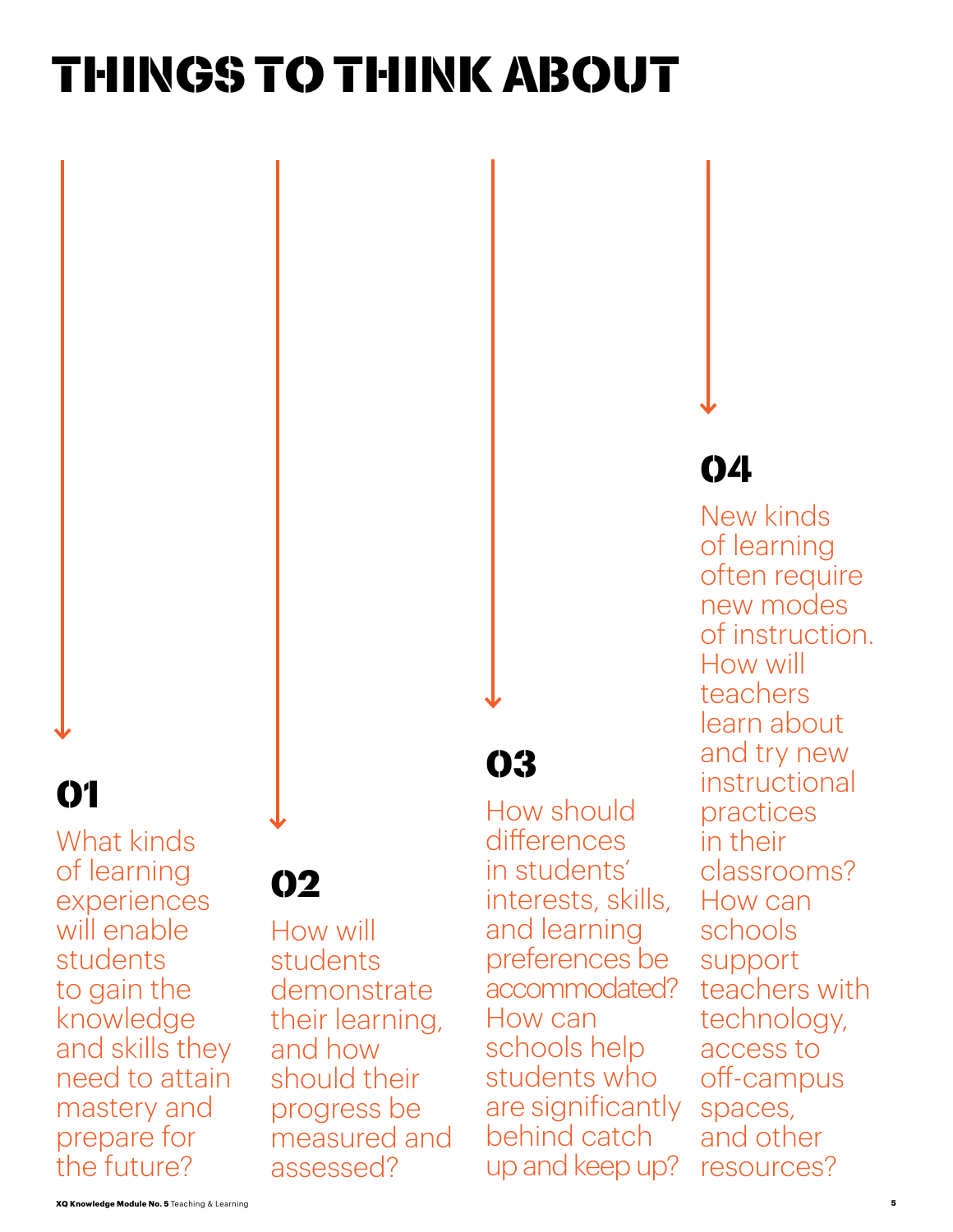# TEACHING FOR REAL-WORLD LEARNING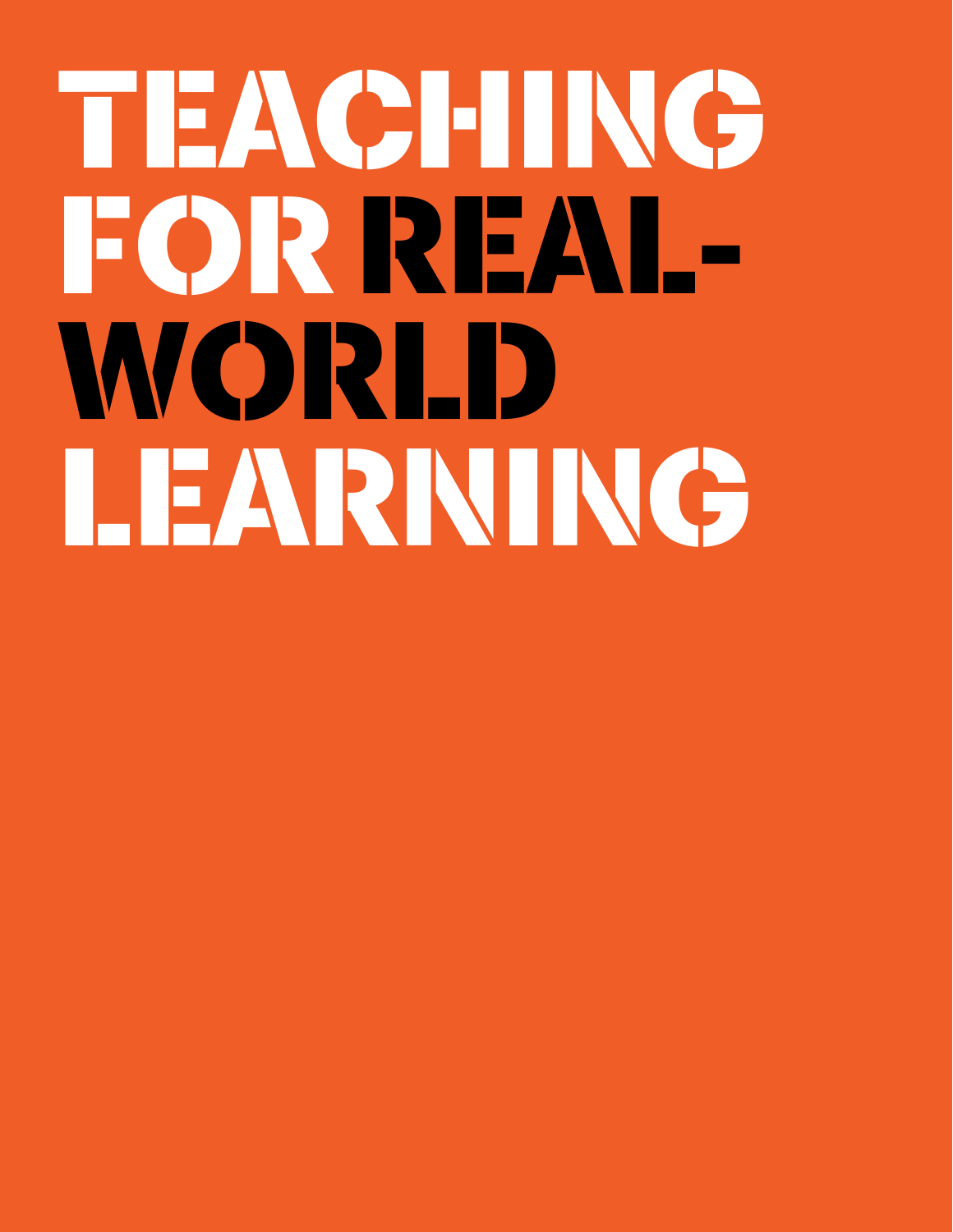### FACT<sub>13</sub>

## **Deeper learning means putting content in context.**

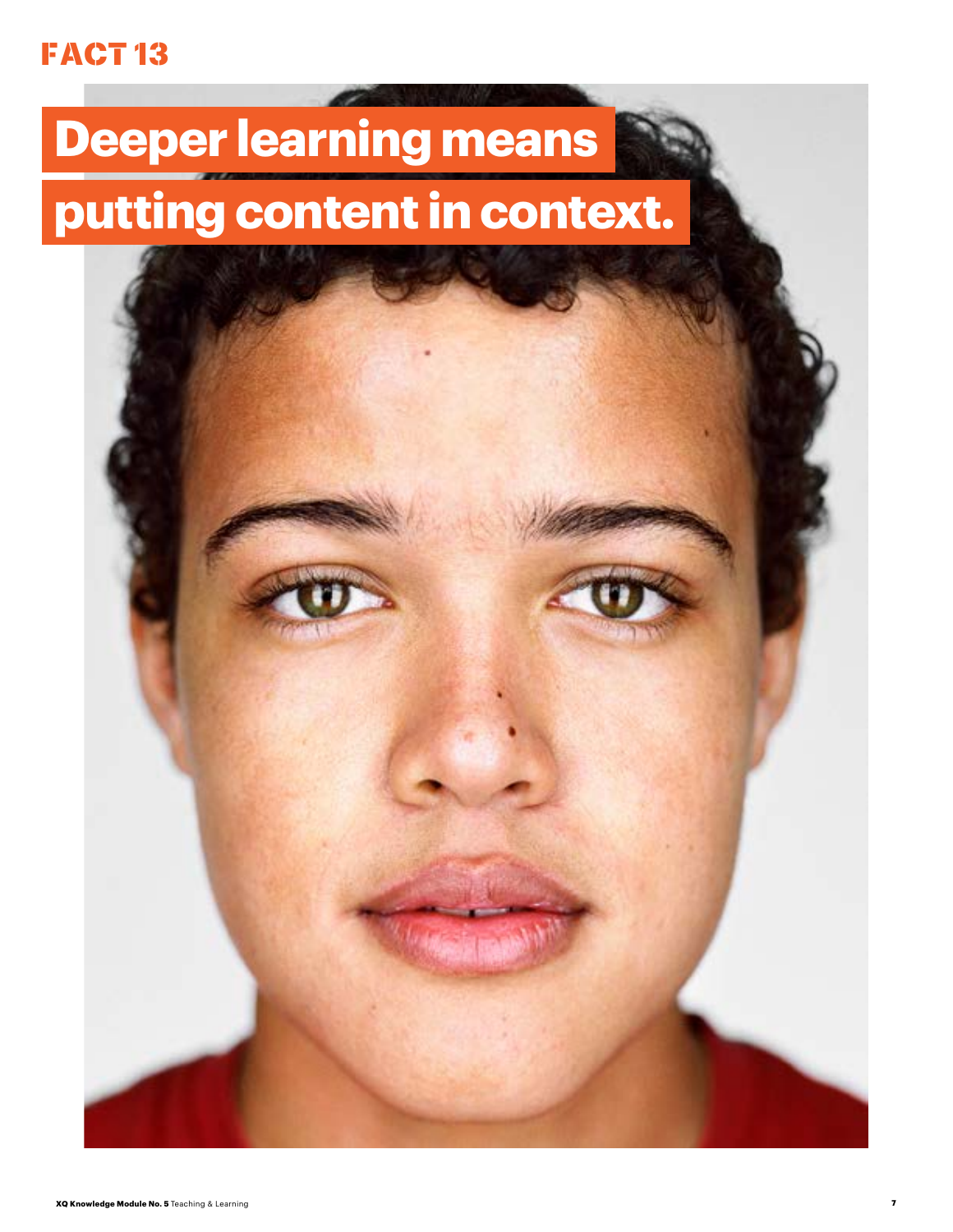## **Stop rote memorizing and start applying knowledge.**

Young people today need to learn demanding content in the core academic disciplines. Equally important, they must learn to use that content both in class and in the context of their daily lives. Deeper learning is different from conventional learning. The core distinction lies in the difference between knowing (i.e., acquiring facts and mastering subject matter) and understanding (i.e., internalizing knowledge so it can be applied in new and unexpected situations).

A student may be able to figure out the answer to a math problem, but does he or she understand the logic behind the process of solving it? And how might those concepts and principles be applied to dozens of other problems?

Teaching has to be innovative, but merely bringing in new technologies or the hottest theoretical approach into the classroom will not inevitably lead to better outcomes. Rigor and depth of learning are achieved when teachers integrate new learning methods and tools into their curriculum thoughtfully and mindfully, to meet students' needs and interests. Leading with any one innovation without clear learning goals runs the risk of producing shallow results.

The ability to transfer knowledge to the real world is vitally important today. As Grant Wiggins and Jay McTighe say in *Understanding by Design*, transferring knowledge effectively involves "the capacity to take what we know and use it creatively, flexibly, fluently, in different settings or problems, on our own." Schools need to provide experiences that develop the practice of reflexively and independently transferring knowledge to realworld contexts.

#### Think About  $\longrightarrow$

What helps students go from knowing to understanding? How can schools accommodate for differences in how students learn?

**Standards-based instruction requires students to demonstrate understanding of the knowledge and mastery of the skills they're expected to learn as they progress through their education.**

In schools that effectively use standards-based approaches, learning standards—concise expectations for specific stages of education—determine the goals of a lesson or course. Teachers then determine the best methods and materials to teach students so they achieve the learning expectations described in the standards.

#### **Understanding by Design**

[How do educators plan so students are more likely to](http://xqsuperschool.org/knowledge-modules/link/5-1)  deeply understand what they're asked to learn? This question is at the heart of the book *Understanding by Design*. Read an excerpt from the book here.

#### **Next-Generation Science Standard**

New standards, developed cooperatively by scientists and teams of science teachers, take science learning in [a dynamic new direction. The National Science Teachers](http://xqsuperschool.org/knowledge-modules/link/5-3)  Association describes how the standards are organized.

#### **Common Core Standards**

How do we know whether students are really learning? Common Core standards are the best shared guideposts [we have for measuring the effectiveness of learning. Explore](http://xqsuperschool.org/knowledge-modules/link/5-2)  how they can help set high expectations for all students.

#### **Tackling New Topics**

 $\boldsymbol{\Theta}$ 

[In this video, a 10th grade teacher at High Tech High](http://xqsuperschool.org/knowledge-modules/link/5-4) uses Think-Pair-Share to help her students access prior knowledge and generate ideas.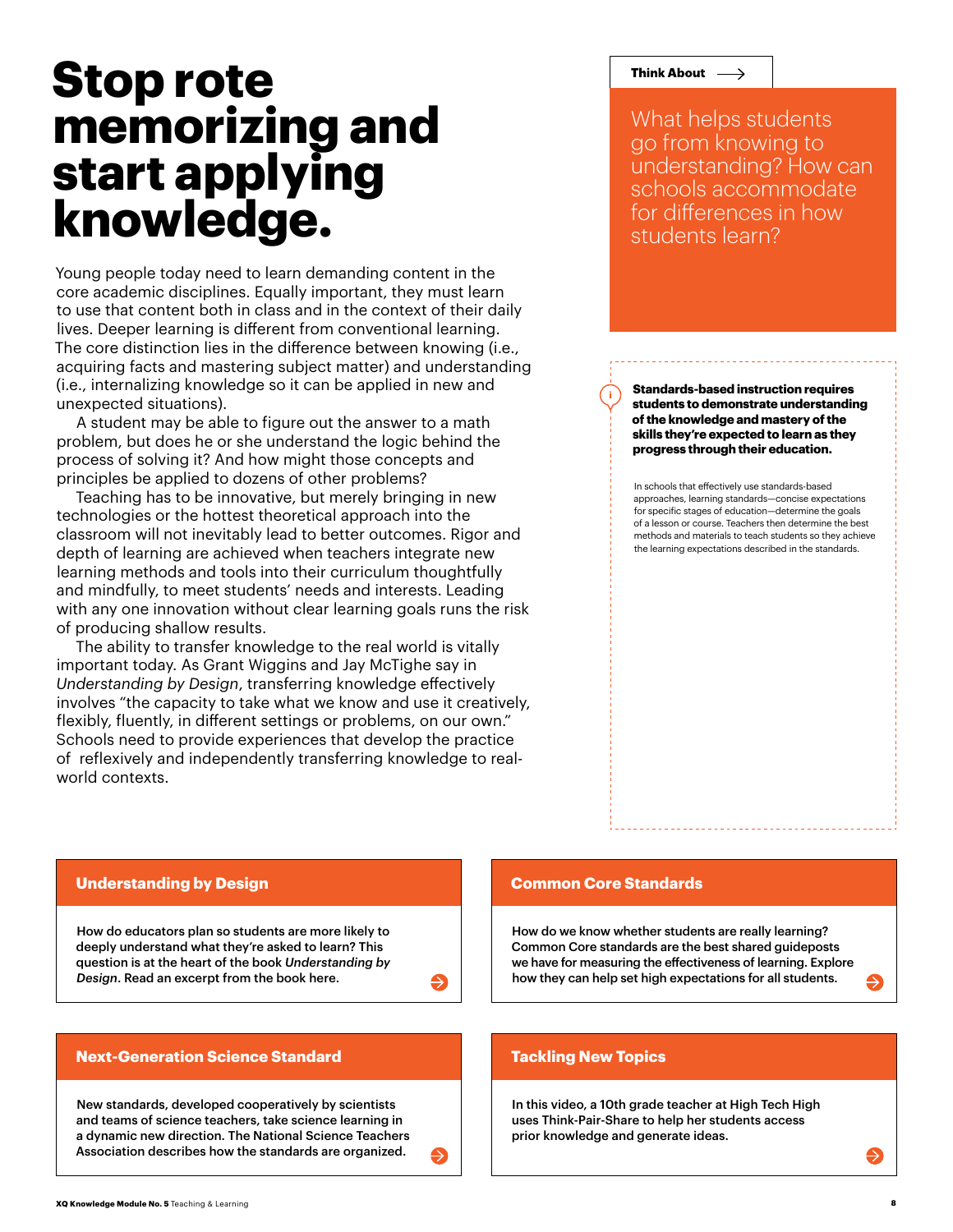#### **FACT 14**

## **Students learn best when teaching is personalized and varied.**

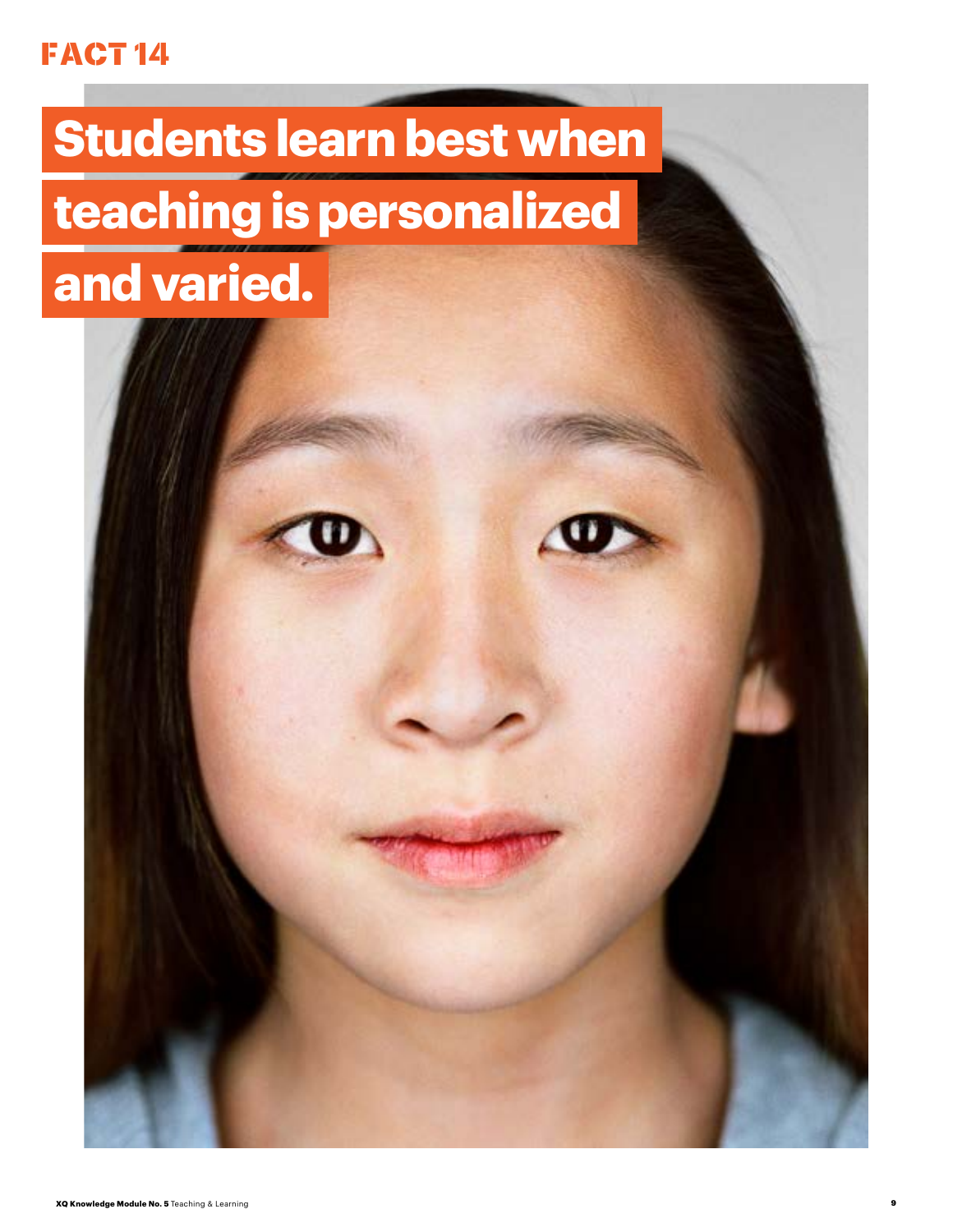## **Student-centered learning is deep learning.**

Student-centered learning means guiding students toward mastery by customizing instruction in response to students' individual strengths, needs, and interests.

Student-centered learning requires deep and respectful relationships between students and teachers—and, in many cases, parents and guardians. The role of the teacher shifts from disseminator of information to facilitator or coach as they guide students to take ownership of their own learning journeys. For students, student-centered learning usually means more choice about when and where to learn, more projects and authentic tasks, and more collaborative work with peers. It also accommodates learning in real-world settings—through work experiences, internships, community projects, and service learning.



**MONICA MARTINEZ** *Presidential Appointee to the White House Commission of Educational Excellence for Hispanics*

Ð

#### Think About  $\longrightarrow$

When has personalized learning worked for you? Think of examples in your life, such as learning to play a musical instrument, being coached in a sport, training for specific work, or others.

#### **According to Students at the Center, student-centered learning embodies four core tenets.**

- 1. Personalized learning, or learning that is **individualized** for each student as much as possible.
- 2. Anytime, anywhere learning, which includes options to **learn outside the regular school day** in a variety of locations, including online.
- 3. Competency education, or learning in which students move ahead in the curriculum primarily because they can **demonstrate that they have achieved certain milestones**, not spent a certain amount of time in class.
- 4. Student-owned learning, which **builds students' sense of responsibility for their own learning** by making choices about what and how they will learn.

**"Contrary to a curricular focus on teaching and assessing for content knowledge, authentic schoolwork places student meaning-making at the center. Teachers who know their students give them opportunities to 'use their minds well' in ways that scaffold them toward higher-order thinking. Drawing on individual students' skills, interests, and choices, they require students to manipulate and transform discrete information into synthesized understandings that have applicability to the larger community."**

#### **SUSAN YONEZAWA, LARRY MCCLURE, & MAKEBA JONES**

*Authors, Personalization in Schools (Students at the Center Series)*

#### **Students at the Center**

Dive into Jobs for the Future's resource collection, [which includes a wide range of materials on the four](http://xqsuperschool.org/knowledge-modules/link/5-6) tenets of student-centered learning.

#### **Mean What You Say**

Personalized? Mastery-based? Competency-based? Inacol's literature review and glossary will help define [all the key terms floating around the world of personalized](http://xqsuperschool.org/knowledge-modules/link/5-7)  learning.

#### **[Student-Centered Learning in the Classroom](http://xqsuperschool.org/knowledge-modules/link/5-9)**

See how Maloney High School in Meriden, CT, is giving students more opportunities to explore and prove their own learning.

#### **XQ Learner Goals**

The XQ Learner Goals cover rigorous academic [knowledge and skills, along with the capacities and](https://xqsuperschool.org/knowledge-modules/link/5-8)  dispositions young people need for the future, all in an integrated way.

**XQ Knowledge Module No. 5** Teaching & Learning **10**

 $\rightarrow$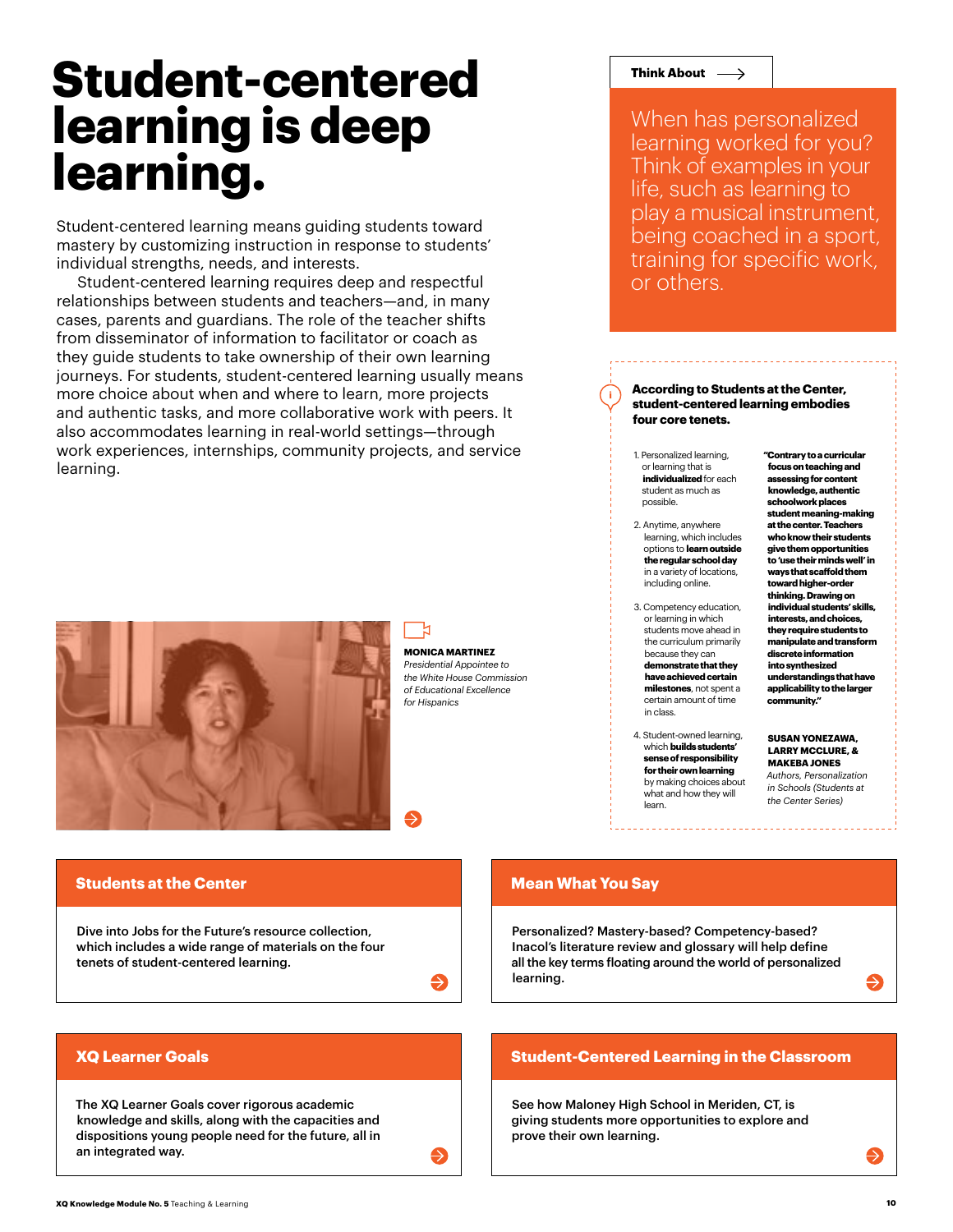#### FACT 15

## **Inspiring instruction connects to the real world and across subject areas.**

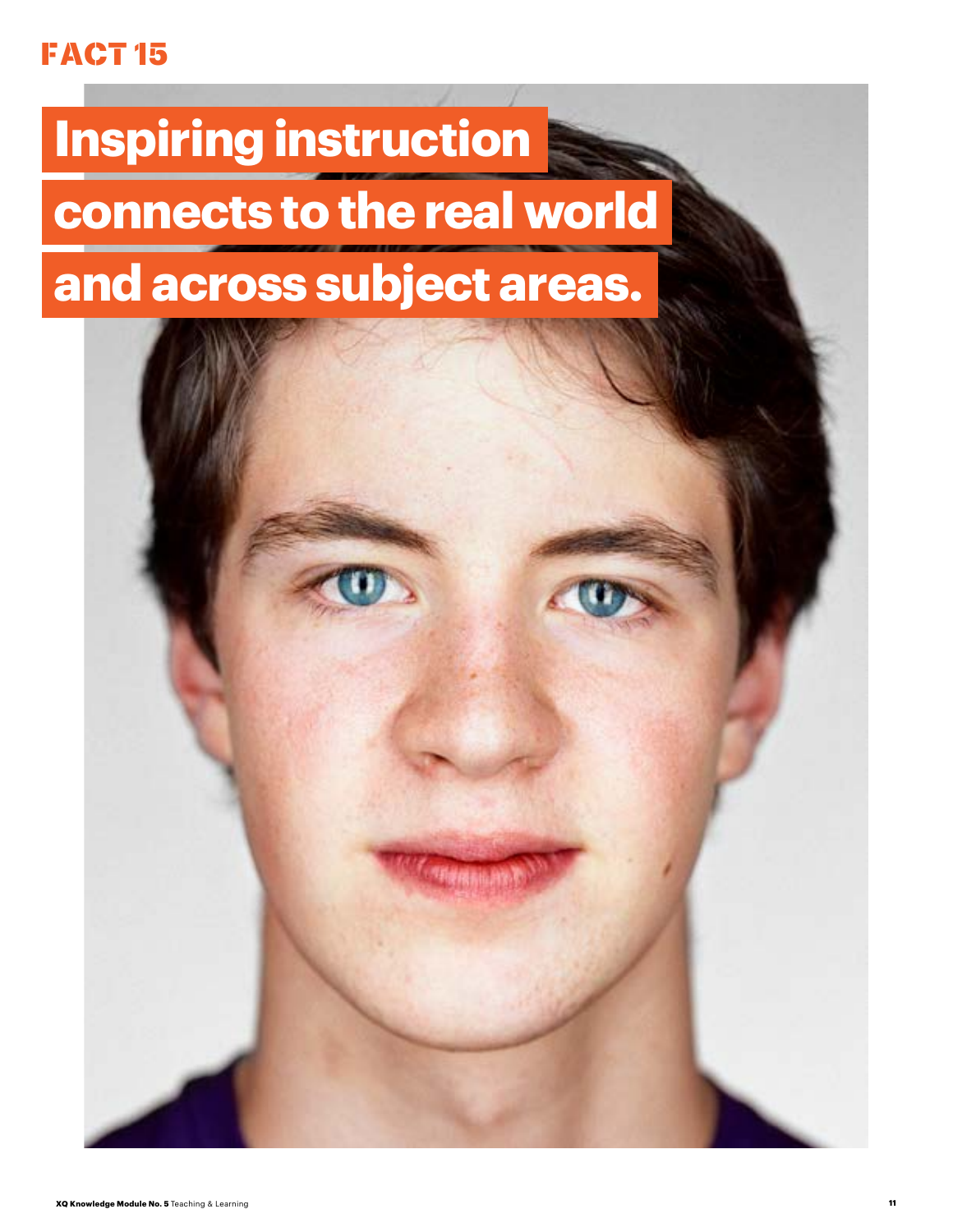## **Let's make learning something that young people want to do.**

How can school become an authentic part of a young person's real life and not just a place for passive learning? A school's calendar is a good place to start. The real world isn't divided into time periods, so why is the school day? Free from the bounds of a rigid schedule, students and teachers can create more engaging learning experiences, shift fluidly between individual and group work, and take on interdisciplinary projects where teachers collaborate with each other. Students can venture out into the community for projects, expeditions, portfolio-building, and in-depth research. These activities can give students a chance to immerse themselves in academic content, grapple with complex ideas, and develop skills as they demonstrate their learning.

Seymour Papert, a renowned mathematician and educator from MIT, built the Logo programming language to engage young people in project-based learning. He believes critical thinking and identity formation are best taught through hands-on, realworld projects. A growing number of today's educators agree. Project-based learning tends to span several subject areas—after all, real-world problems don't usually fit into distinct categories. For example, a school project could ask students to build a concept for sustainable housing solutions. Through this, students explore history, science, technology, engineering, and design, while fostering collaborative skills.

#### Think About  $\longrightarrow$

What opportunities do you see to incorporate project-based learning into your school?

**"Learning takes place not only in school but also in the multiple contexts and valued practices of everyday lives across the life span… [These] are vibrant, continuous spaces for learning. These contexts include family settings, community settings, neighborhood and neighborhood-based organizational settings, church and other religious settings, work settings, sports and other recreational settings, music in its range of venues, gangs and street activities, and the digitally mediated settings of the media and popular culture."**

#### **JAMES BANKS, et al.**

*Authors, Learning In and Out of School in Diverse Environments*

#### **[Rules to Break for Deeper Learning](http://xqsuperschool.org/knowledge-modules/link/5-10)**

On the Edutopia blog, Monica Martinez shares six classroom rules worth breaking in order to get to deeper learning.

Learn how five innovative high schools have used time [in creative ways. This report includes an actual student](http://xqsuperschool.org/knowledge-modules/link/5-12) 

#### **Learning In and Out of School**

[Humans are learning constantly, not just in school, but in every](http://xqsuperschool.org/knowledge-modules/link/5-11) environment and from every interaction they experience. James Banks discusses how we can capitalize on the inherent drive to learn in a way that is "life-long, life-wide, and life-deep."

#### **Teach Engineering**

 $\boldsymbol{\Theta}$ 

A wealth of ideas for curriculum that immerses students [deeply in real-life engineering challenges, including many](http://xqsuperschool.org/knowledge-modules/link/5-13)  that involve a beginning-to-end design process.

schedule from each school.

**Time for Deeper Learning**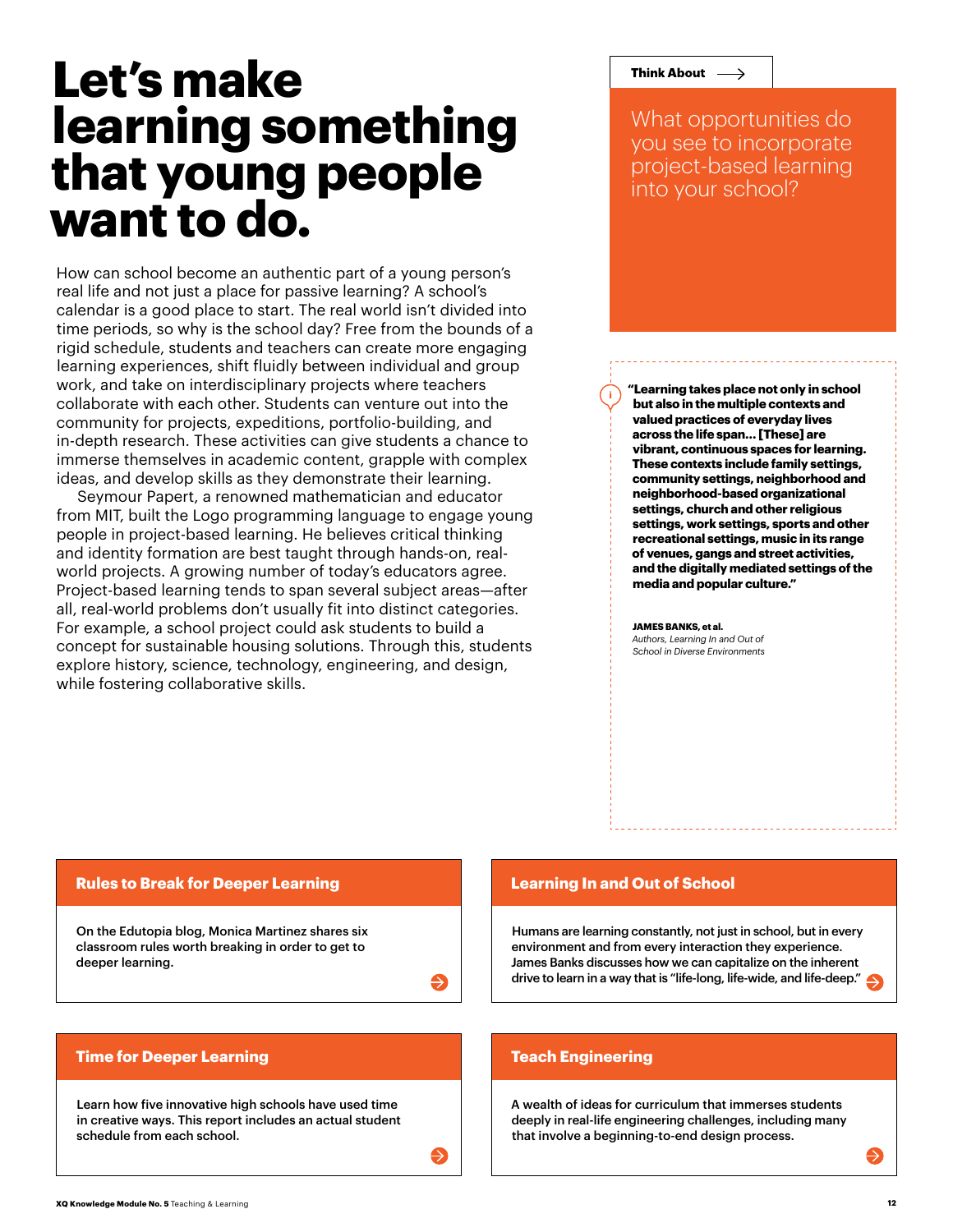**Students** need to engage with content and experiences that build mastery of knowledge and skills

#### **To accomplish this, schools need to address fundamental challenges.**

- + How can schools provide powerful teaching and learning experiences that help students build toward mastery of fundamental communications, and numerical and digital literacies? How can they build foundational knowledge by applying subject matter to realworld challenges? How can schools enable student-centered, personalized learning?
- + How can schools integrate innovative uses of technology and remote learning?
- + How can schools connect with resources and people from across the community to enrich student learning?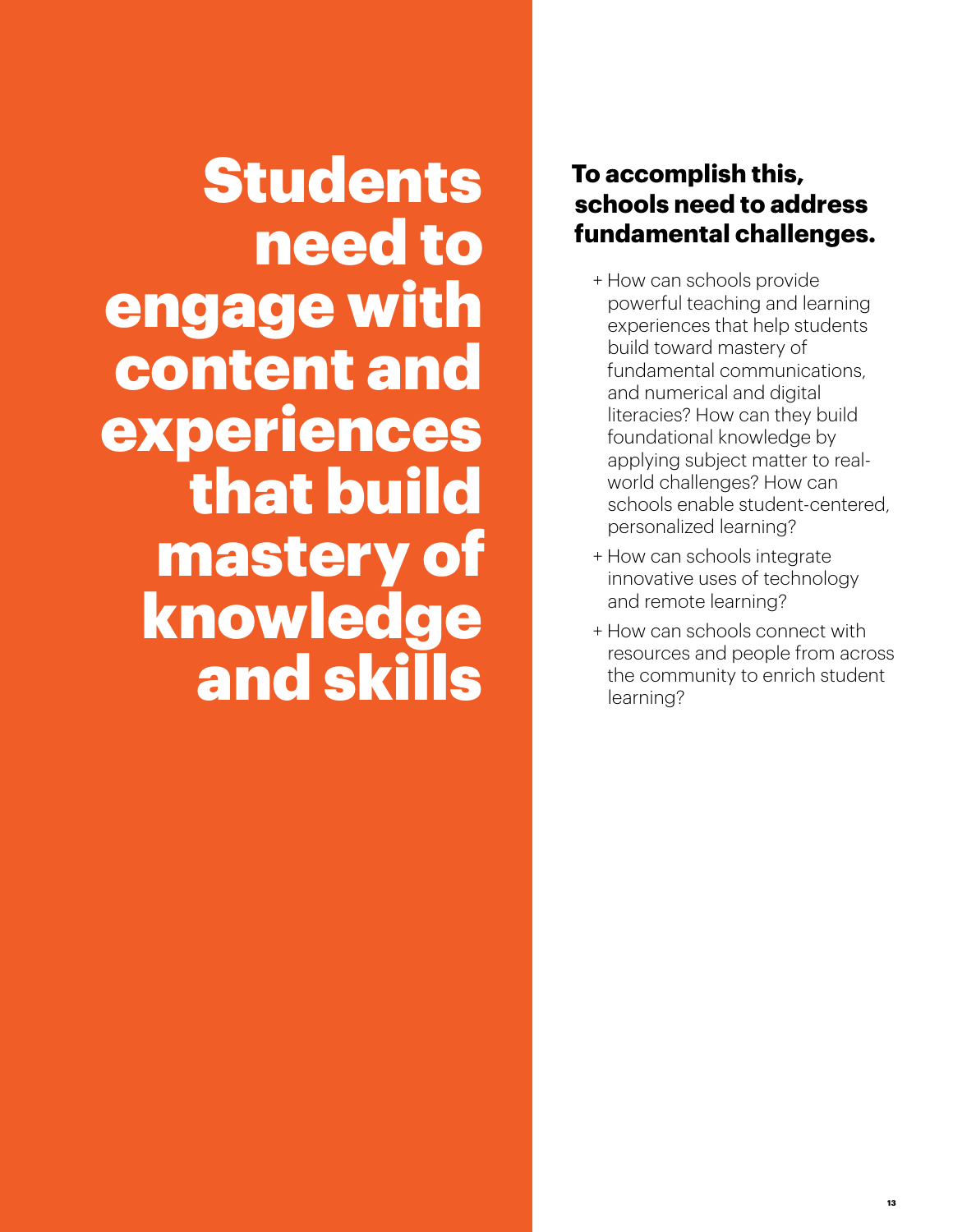## GET INSPIRED





[Jonathan Winn did the impossible: he made his AP Calculus](http://xqsuperschool.org/knowledge-modules/link/5-14)  class the most popular course at the Crawford High Educational Complex. See how in this blog post and video.



#### **The Science of the Individual**

How do you go from high school dropout to Harvard [professor? L. Todd Rose, the president of Project Variability,](http://xqsuperschool.org/knowledge-modules/link/5-15)  talks about the emerging science of the individual and its implications for education.





#### **Classroom Magic**

Learn how former teacher and science advocate Christopher Emdin connects the magic of teaching with the real lives of students in this engaging TED Talk.



#### **3-D Science Learning**

[University of Michigan professor Joseph Krajcik and science](http://xqsuperschool.org/knowledge-modules/link/5-17)  teacher Kristin Mayer explain how the Next Generation Science Standards enable 3-D learning, or learning by making sense of phenomena and solving problems.



#### **Student-Engaged Assessment**

Can students be authentically engaged in assessing [their own work and giving constructive feedback to their](http://xqsuperschool.org/knowledge-modules/link/5-18)  peers? This video from Expeditionary Learning shows how they can.



#### **Big History**

Ð

Check out this totally unique course supported by Bill Gates, which spans history, physics, astronomy, and [other disparate fields to weave one coherent narrative](http://xqsuperschool.org/knowledge-modules/link/5-19)  about the history of the earth.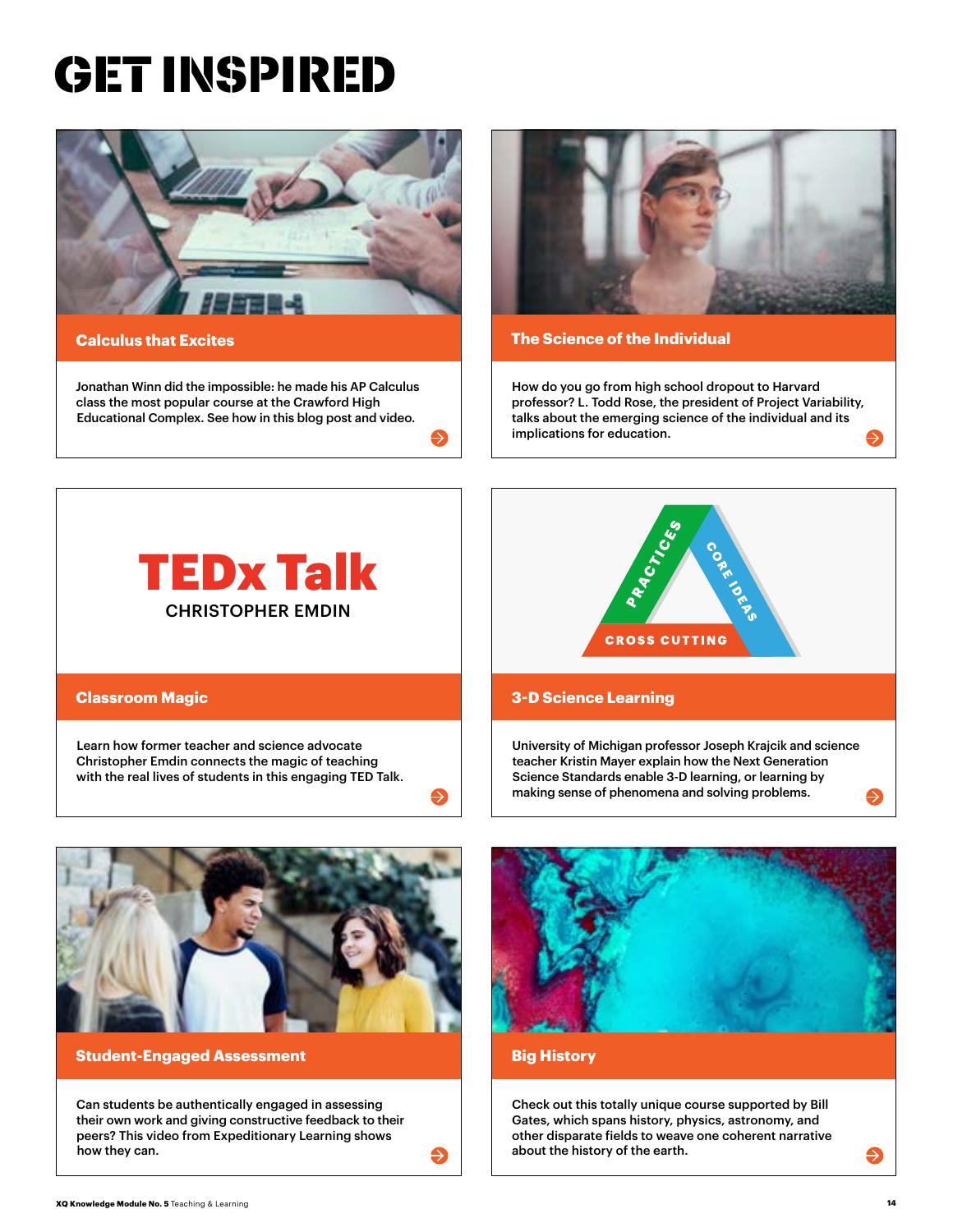## GET INSPIRED



 $\bullet$ 



How does a museum make math really engaging? Read this *New Yorker* article about the journey of creating the Museum of Math in New York City, which was designed to make math fun for kids.

Ð